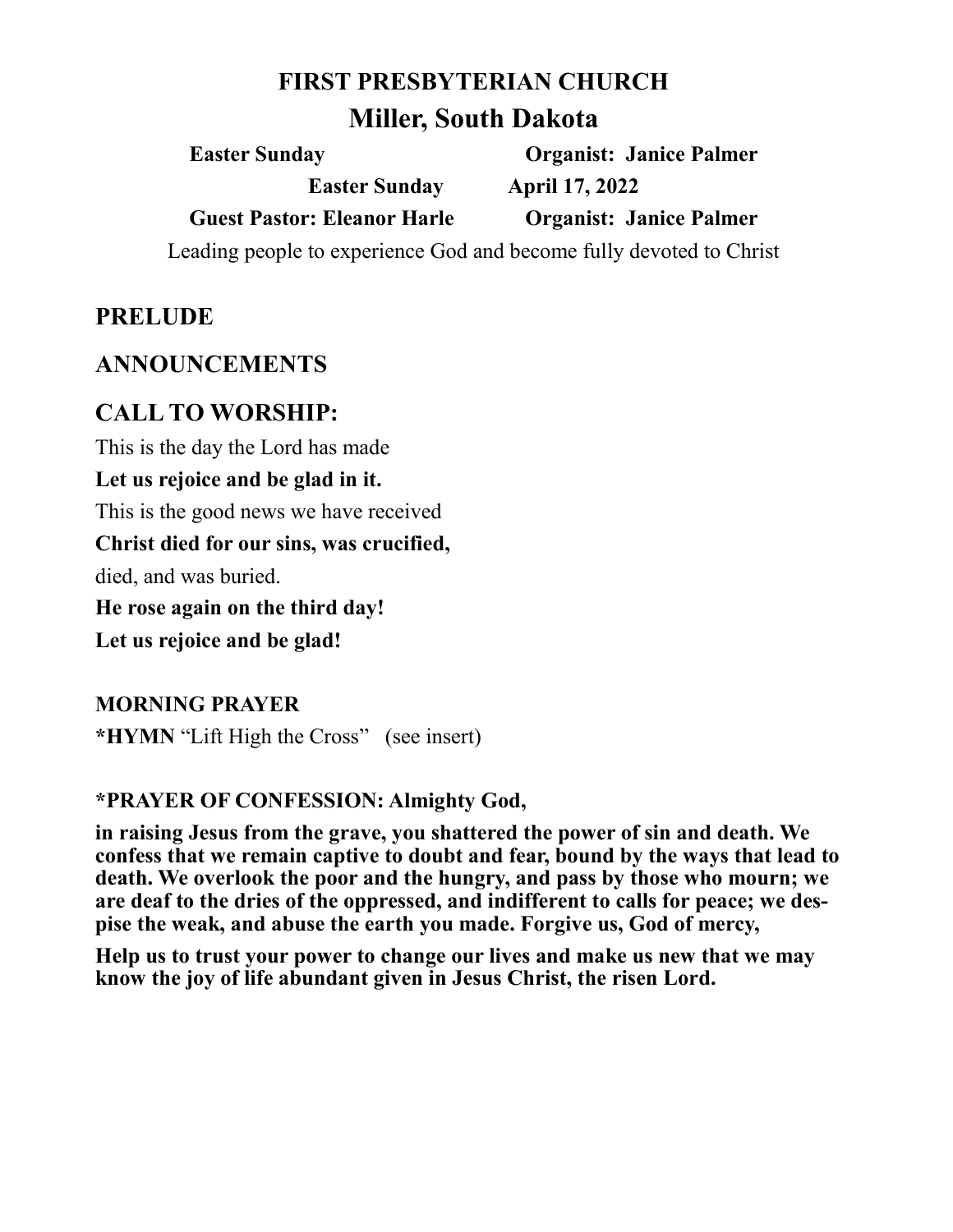# **\*DECLARATION OF PARDON \*GLORIA PATRI**

# **\*GREETING ONE ANOTHER**

**PRAYER FOR ILLUMINATION RESPONSIVE READING:**

# **CHILDREN'S TIME**

**CHOIR ANTHEM: "He is Risen" King"**

# **GOSPEL READING**

# **SERMON:**

# **PASTORAL PRAYER AND LORD'S PRAYER**

**\*HYMN** p 204 "Make Me a Channel of Your Peace" (see insert)

**INVITATION TO OFFERING ---OFFERTORY PRAYER OF DEDICATION \*DOXOLOGY**

**\*HYMN p. 208** "The Day of Resurrection! Children are dismissed to Sunday School

#### **\*CHARGE AND BENEDICTION**

*\*Please stand if you are able.*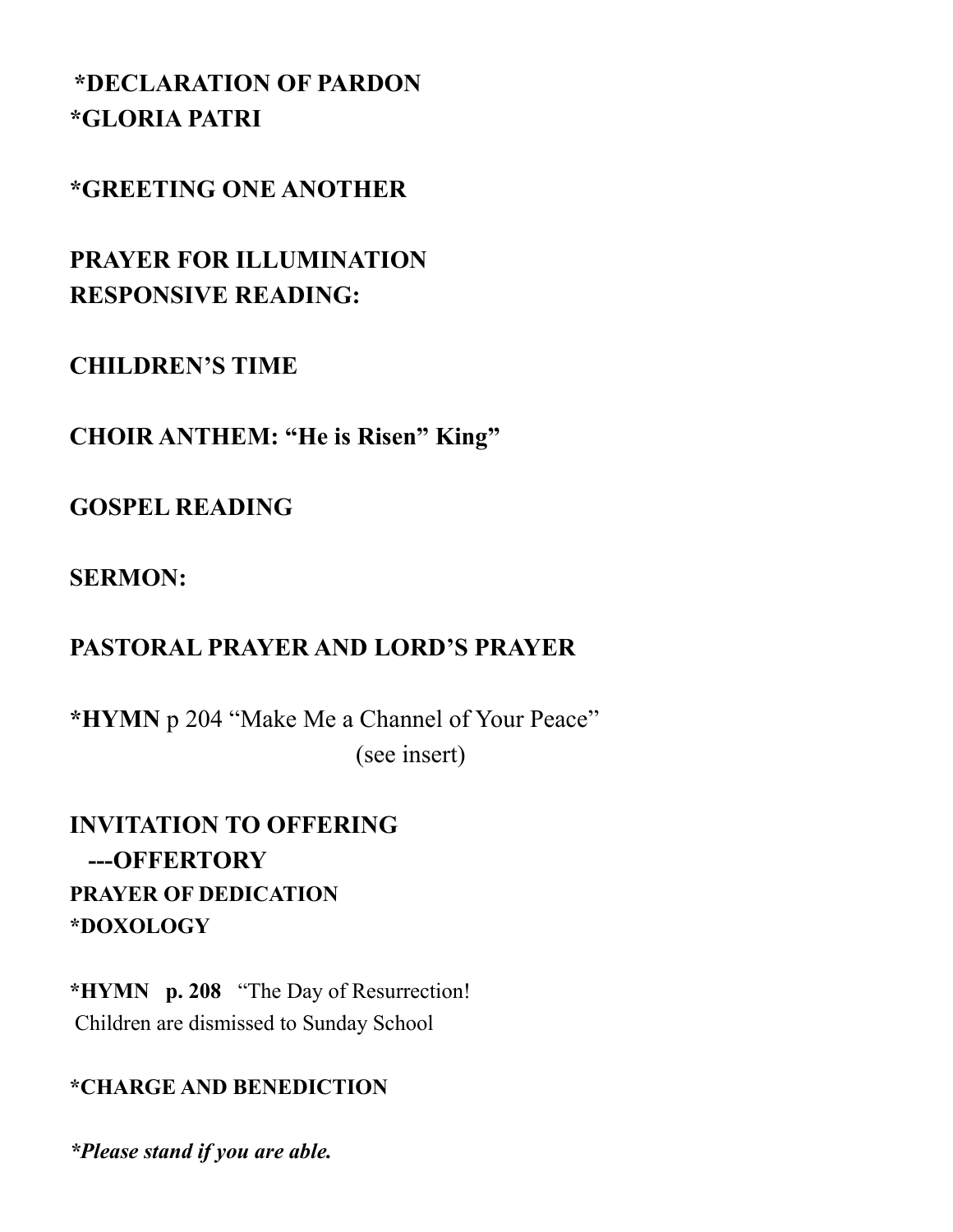#### **ANNOUNCEMENTS**

#### **REMEMBER:**

 **\*Guests, we welcome you.** Please sign the guest book by the front door before you leave. \***Large print bulletins are available.** 

If you would like one, please pick one up as you come into the sanctuary.

\***Let the Deacons know** if you or someone you are aware of

is hospitalized, in need of a visit, or prayers.

 **\*An usher will be available to help** people up and down the stairs or in and out of the elevator

#### **OUR CHURCH APRIL 17- APRIL 23**

| Sun., April 17: | Worship at 10:00 A.M                         |  |
|-----------------|----------------------------------------------|--|
|                 | <b>Happy Easter</b>                          |  |
|                 | Happy Birthday: Troy Beckett                 |  |
| Mon., April 18: | Happy Birthday: Grant Rediger                |  |
| Wed., April 20: | Choir practice at 7:00                       |  |
|                 | Woman's Bible Study Fellowship meets at 8:00 |  |
|                 | Happy Anniversary: Lance & Sarah DeHaai      |  |
| Sat., April 23: | Happy Anniversary: Gordon & Barbara Slunecka |  |

| <b>Greeter today:</b>                                          | Chelsea & Riley Pugh          |  |  |
|----------------------------------------------------------------|-------------------------------|--|--|
| <b>Student Greeters today:</b>                                 | Jake & Jordyn Pugh            |  |  |
| <b>Greeters for Apr. 24:</b>                                   | Matt & Kelly Wagner           |  |  |
| <b>Student Greeters for Apr. 24: Lawson &amp; Ollie Wagner</b> |                               |  |  |
| <b>Ushers for April:</b>                                       | Kevin Hofer & Greg Haar       |  |  |
| <b>Student Ushers today:</b>                                   | Jayce Pugh & Heather Resel    |  |  |
| <b>Student Ushers for Apr. 24:</b>                             | Ben Wangsness & Landon Wagner |  |  |

**Deacons for Apr.** Pam Heasley & Sue Jones **Attendance for last week:** 114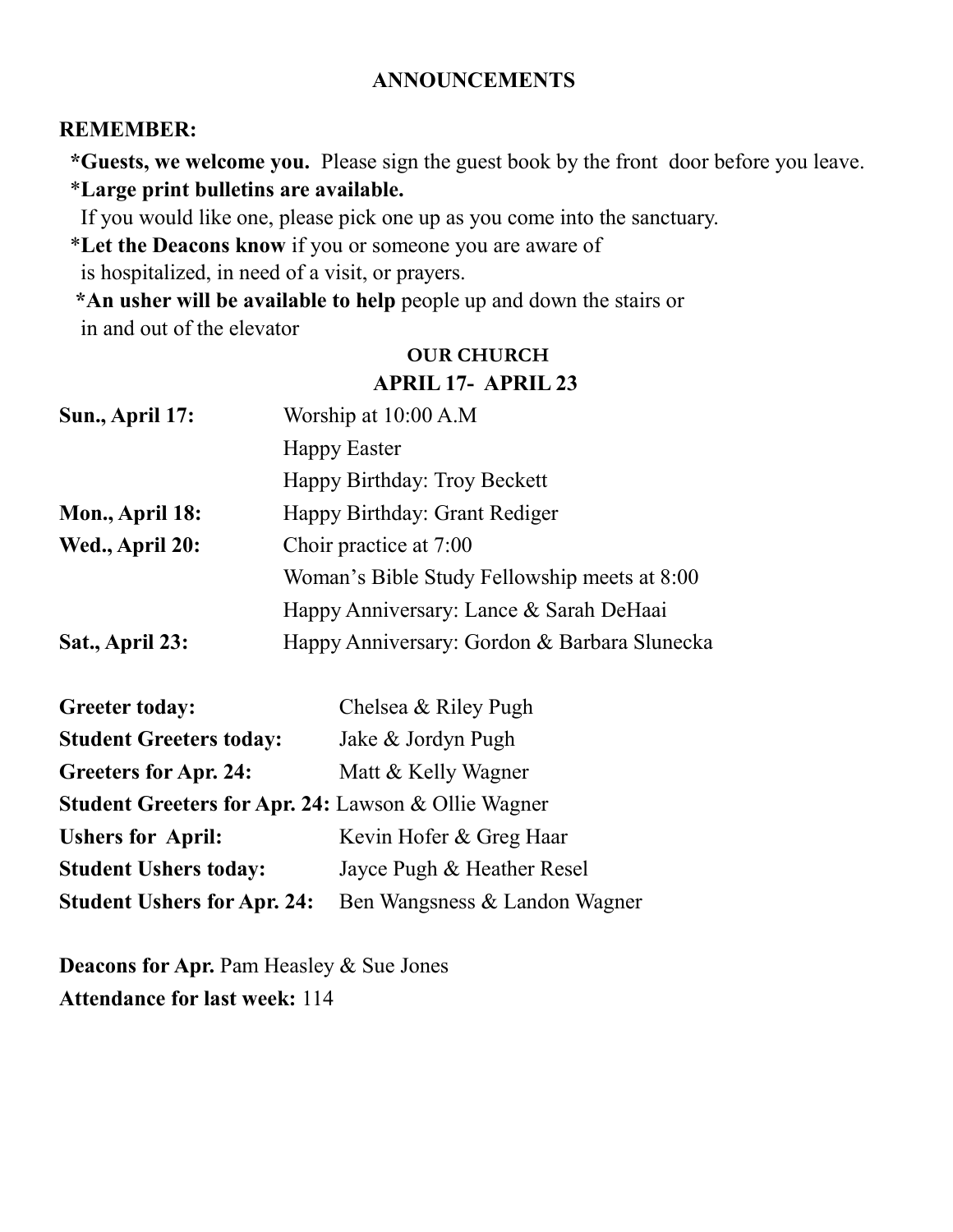# **FYI:**

1. Our Church would like to get e-mail addresses of our members. If you could e-mail me at my address of [secretary@firstpresmiller.org,](mailto:secretary@firstpresmiller.org) I can save your addresses or please get them to me in writing if e-mailing is not an option. Thank you. Patty

#### *2. Please let the office know if I am missing any birthdays or anniversaries. Thank you!*

### **3. Offering for April 10:** \$ 1,635.50

*4.* Just a reminder to check out our Church's website every week at millerpresby.com. We have a new "interim information" button on the left hand side-bar that will take you to a page of information and that week's "happenings", and it will be updated as needed each week . It will help everyone to stay up-to-date on dates, events, etc. in our church community! Also if you have anything that you like to see included on the website and/or share photos of our church events and dates, please email Dee Sivertsen at [deesiv@gmail.com.](mailto:deesiv@gmail.com) *Thank you!*

#### **6**. **Our new email for the church is [PresbyPastorMiller@gmail.com.](mailto:PresbyPastorMiller@gmail.com) Please update this in your contacts files. Thank you!**

# **GLORIA PATRI**

Glory be to the Father, and to the Son and to the Holy Ghost.

As it was in the beginning, is now and ever shall be,

world without end. Amen.

### **DOXOLOGY**

Praise God, from whom all blessings flow,

Praise Him all creatures, here below,

Praise Him above, ye heavenly host.

Praise Father, Son, and Holy Ghost. Amen.

#### **Prayer list:**

June VanZee, Jill Nelson, Kayleen Fulton, Scott Teason, Vi Moncur, Sanae Brown, Marcia Potts, Nathan Bonebright, Melanie Wangsness, Bob Lager, Jean Johnson, Kayden Hammond, Jane Lundholm, Kevin VanDerWerff, Teresa Whetsel